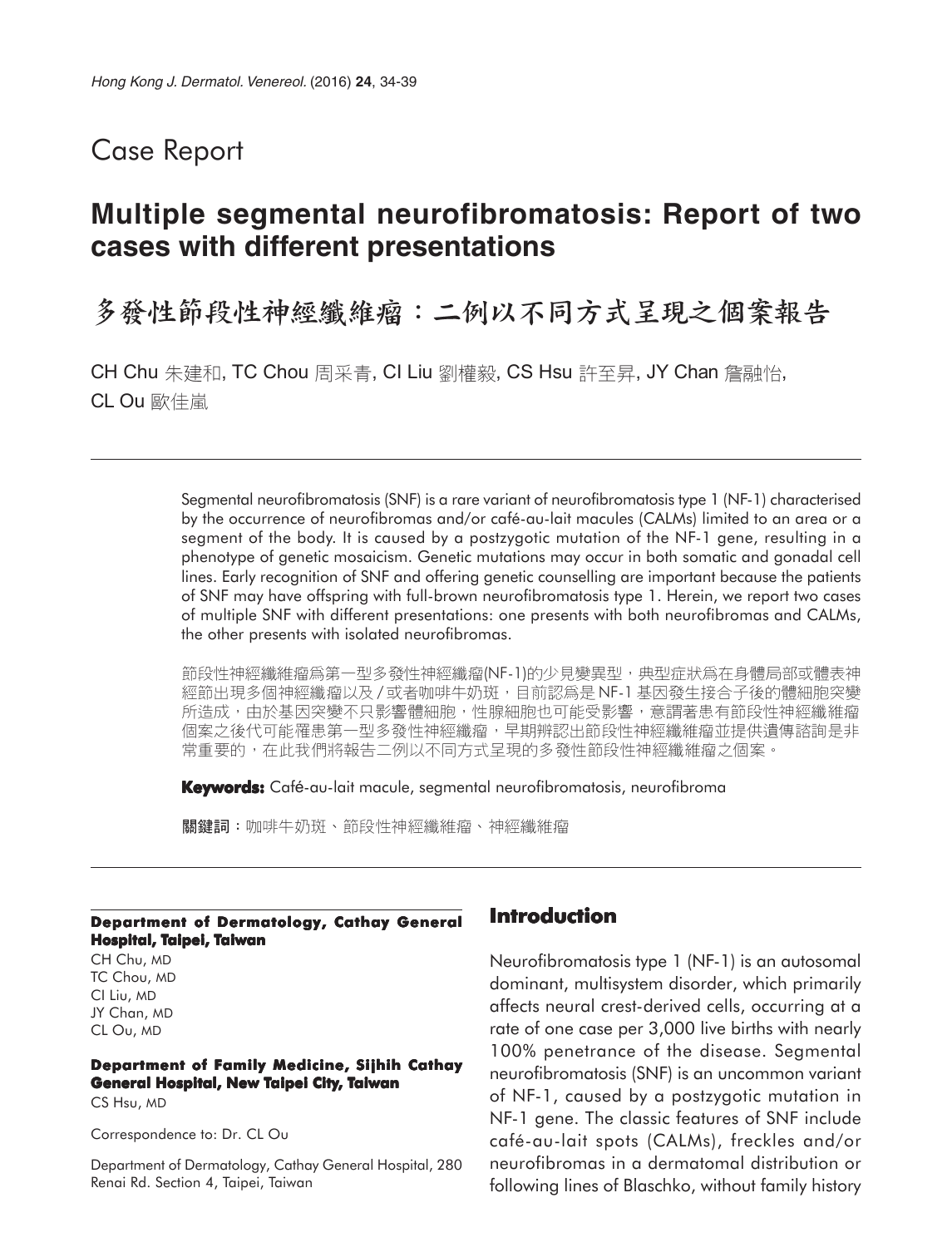or systemic involvement. We describe two cases of SNF with different presentations.

## **Case 1**

A 43-year-old woman presented to our hospital with progressive development of several skincolored to erythematous soft papules on her left postauricular area, forearm, and back, admixed with reticular tan macules on her left postauricular area, neck, nape, shoulder, upper limb, abdomen, and back (Figures 1a-d). She reported that those tan macules had developed in her childhood but the skin-coloured papules appeared and increased in number in recent 10 years. All these lesions were asymptomatic. On physical examination, all lesions were confined to left C2-C5 and T7-T10 dermatomes (Figure 1e). Histopathological examination showed typical features of neurofibromas for soft papules on her left postauricular area (Figures 2a & 2b) and left forearm (Figures 2c-e) and the pathology of those tan macules was compatible with CALM (Figure 2f).

#### **Case 2**

A 49-year-old woman presented with a history of multiple skin tumours, which first appeared as a single nodule on her right side of chest wall at age 40. She did not seek any medical opinion or treatment as the lesion was very small and painless. Since then, she noted gradually increasing numbers of these lesions which extended to the right shoulder and back (Figures 3a & 3b). Physical examination showed multiple scattered 3-5 mm erythematous papules as well as violaceous anetodermic patches, following the right C4-C5 and T7-T10 dermatomes (Figure 3c). No axillary freckles or CALMs were noted. Histopathological examination of the papule and the anetodermic patch both revealed the usual types of neurofibromas (Figures 4a & 4b).

Both of cases had no family history of neurofibromatosis and denied similar lesions in their children (except case 1 who did not have any children). None of them showed other features of generalised (classic) neurofibromatosis type 1.



**Figure 1.** Few skin-coloured to erythematous papules admixed with multiple tan macules on (a) the left side of nape, shoulder, upper back, postauricular area, (b) upper limb (arrows indicate the biopsy sites), (c) abdomen, flank and (d) back. (e) Illustration of distribution of lesions in this patient.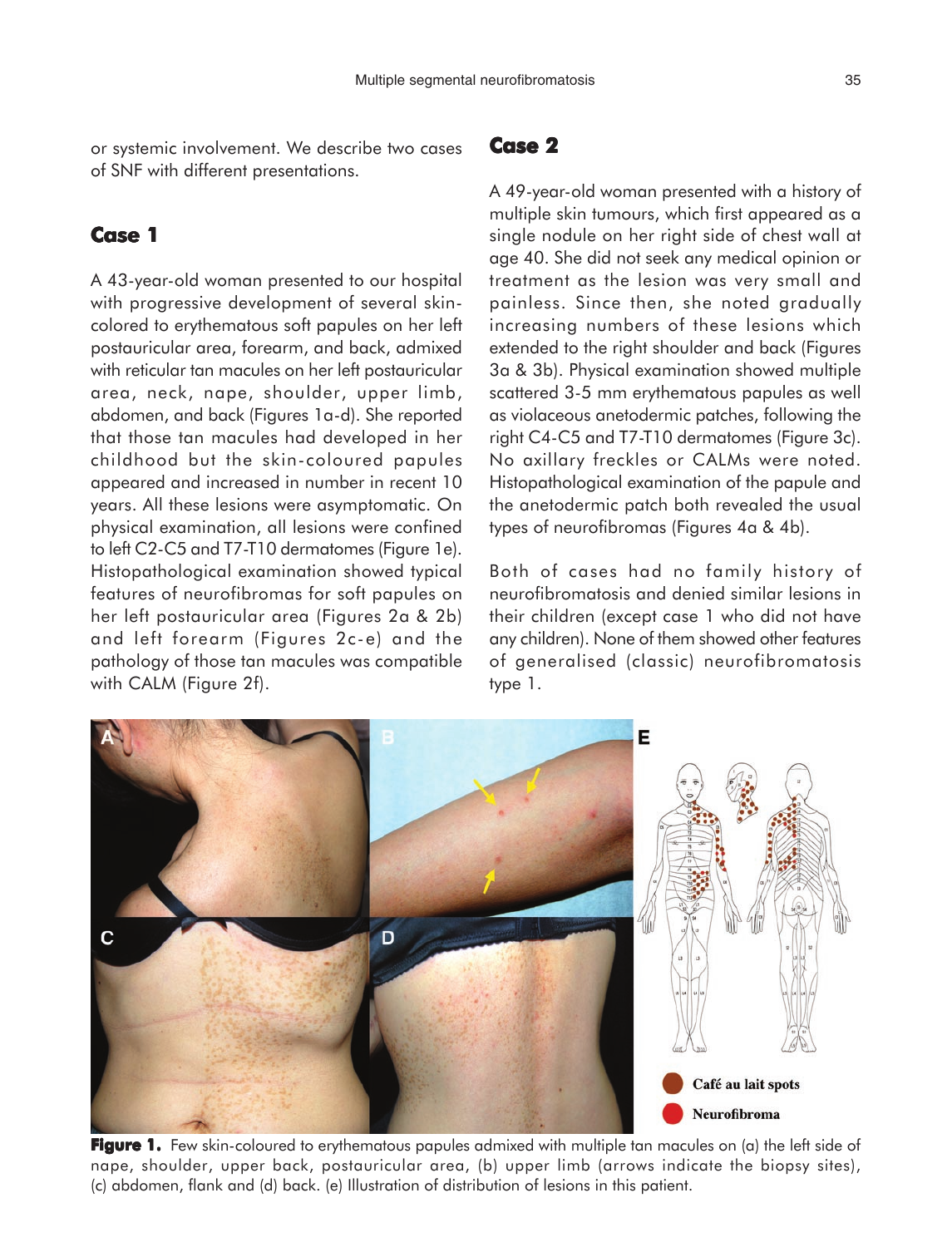

**Figure 2.** Scanning views of the papules from (a) left postauricular area and (c)(d)(e) left upper limb: relatively well-circumscribed dermal tumours composed of small spindle cells (H&E, original magnification x 40). (b) Left postauricular area tumour consisting of loosely arranged spindled cells with scanty pale cytoplasm and elongated wavy nuclei set in a fibrillar stroma (H&E, original magnification x 400). (f) Section of left abdominal macule: increased melanin in basal layer without increased melanocytes or elongation of rete ridges: findings compatible with CALM (H&E, original magnification x 400).



**Figure 3.** Multiple 3-5 mm erythematous papules and violaceous anetodermic patches on (a) right anterior chest, shoulder and (b) back. (c) Distribution of lesions in this patient.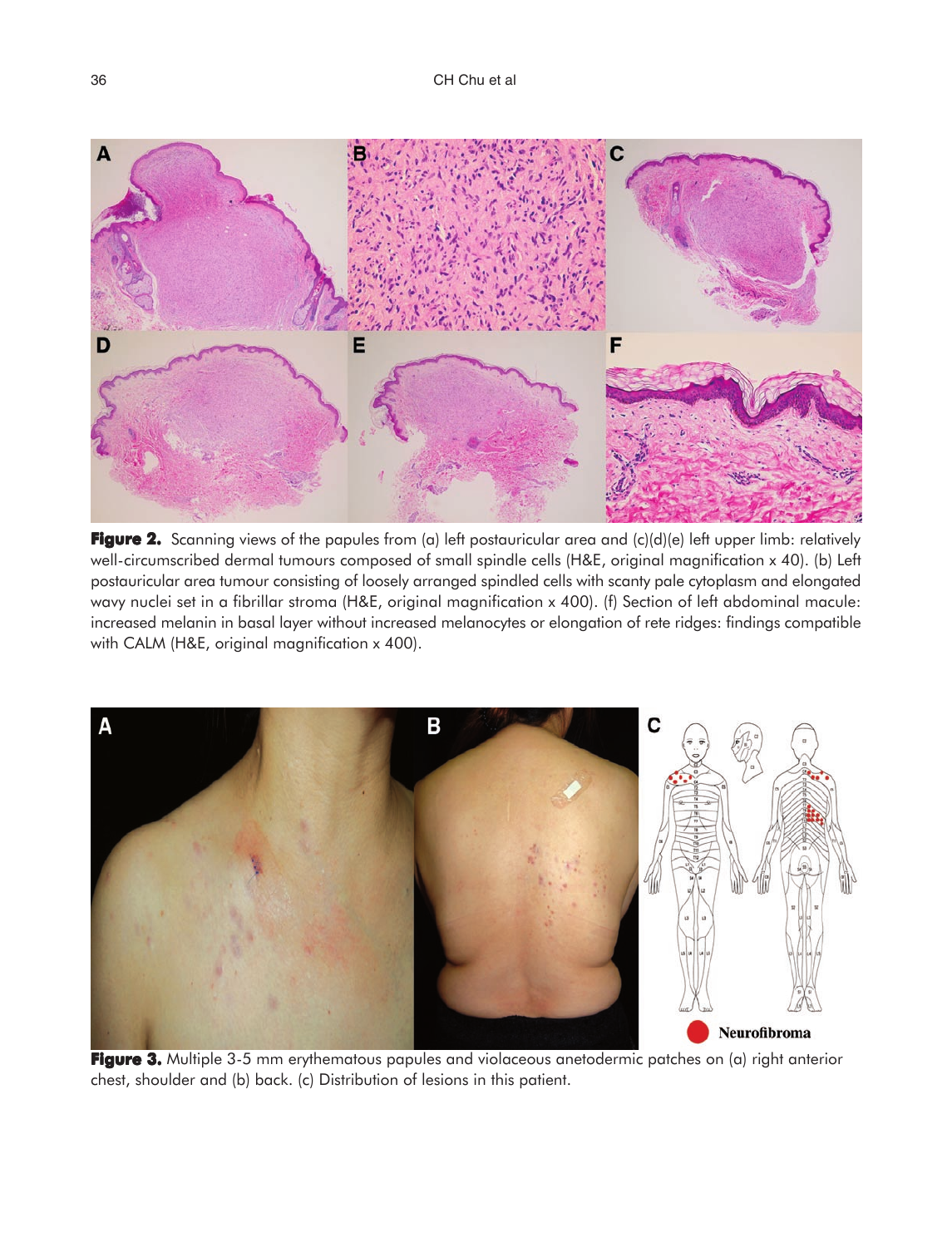## **Discussion**

Neurofibromatosis is a heterogeneous group of disorders, affecting multiple systems, mainly the nervous system and skin. The major features include CALMs (six or more), axillary or inguinal freckling, peripheral neurofibromas, and pigmented iris hamartomas (Lisch nodules). Von Recklinghausen first described neurofibromatosis type 1 in 1882, and Riccardi classified neurofibromatosis into eight subtypes, based on the great variability of its clinical presentation in 1982.<sup>1</sup> He defined SNF as neurofibromatosis type 5. This uncommon variant of neurofibromatosis is characterised by the presence of neurofibromas and/or CALMs

limited to circumscribed body segments. There is usually neither family history of NF nor systemic involvement.<sup>1</sup> The estimated prevalence of SNF in general population is 0.0006%.2 However, it is proposed that this prevalence is underestimated because the manifestations of SNF are usually subtle.

Clinically, patients of SNF may be divided into four groups: those with both neurofibromas and pigmentary changes (as case 1), those with neurofibromas only (as case 2), those with pigmentary changes only and those with isolated plexiform neurofibromas (Table 1).3,4 Females are affected twice as often as males. Lesions are usually unilateral in a dermatomal distribution



**Figure 4.** Histopathological examinations of (a) the anetodermic patch on the right upper back and (b) a papule on the right clavicular area. There is extensive infiltration of the reticular dermis by neurofibromatous tissue in both cases (H&E, original magnification x 40).

|                                                     | <b>Case</b><br>number | <b>Mean</b><br>age<br>(years)  | <b>Pigmentary</b><br>changes<br>only | only | <b>Neurofibromas Neurofibromas</b><br>and<br>pigmentary<br>changes | <b>Solitary</b><br>plexiform<br>neurofibroma | <b>Complications</b> |
|-----------------------------------------------------|-----------------------|--------------------------------|--------------------------------------|------|--------------------------------------------------------------------|----------------------------------------------|----------------------|
|                                                     |                       |                                |                                      |      |                                                                    |                                              |                      |
| Ruggieri M et al <sup>3</sup><br>(Neurology. 2001)  | 124                   | 17.4<br>(range from 4 to 70)   | 86                                   | 20   | 10                                                                 | 8                                            | $7(5.6\%)$           |
| Tanito K et al <sup>4</sup><br>$(J$ Dermatol, 2014) | 58                    | 23.4<br>(range from $1$ to 69) | 32                                   | 5    | 13                                                                 | 8                                            | $4(6.9\%)$           |

#### **Table 1.** The reported two largest case series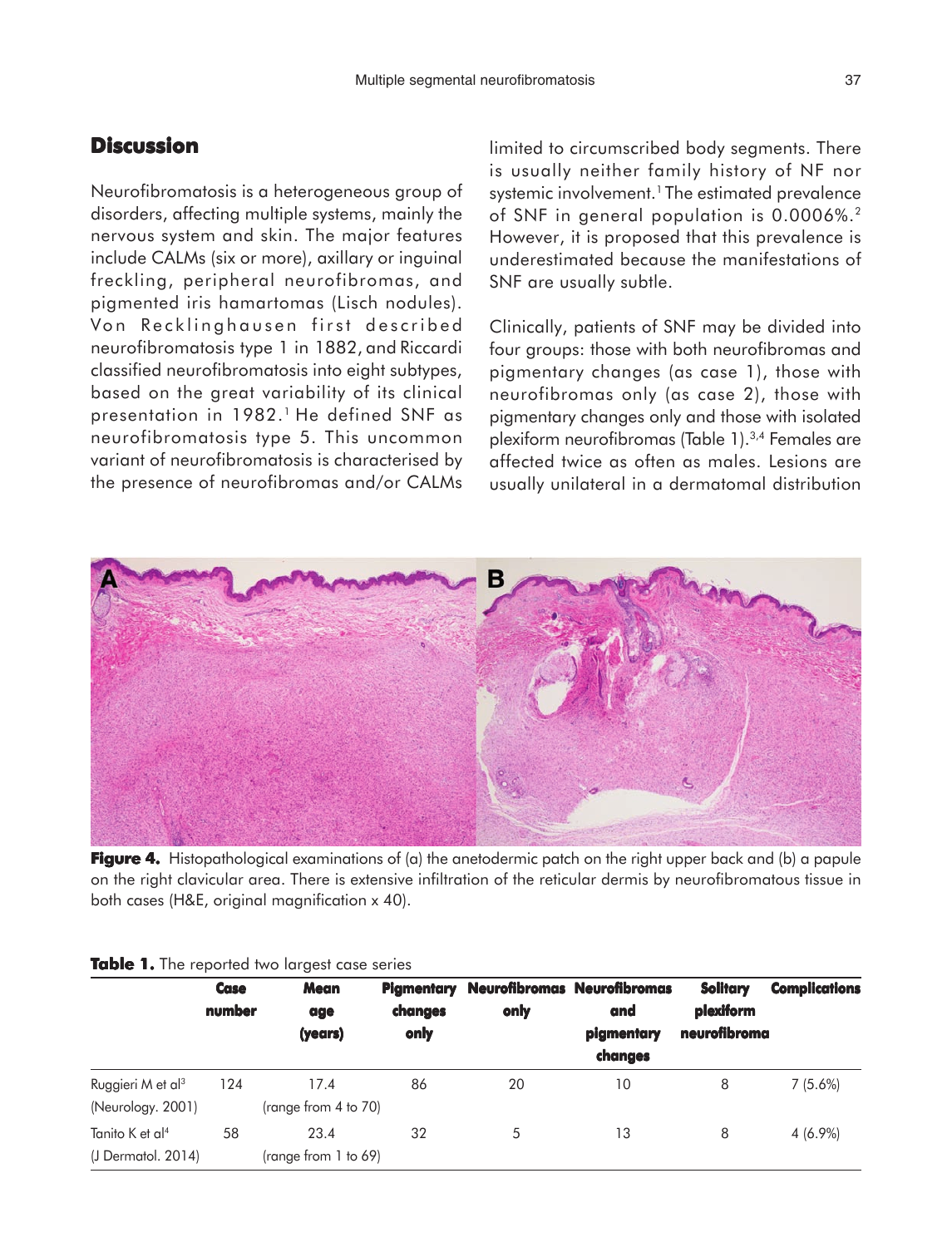although about 6% of cases manifest with bilateral involvement of the body segments and pigmentary changes along the lines of Blaschko.3 Most commonly, patients present with neurofibromas only or pigmentary changes only, and lesions occupy cervical or thoracic dermatome.3,4 The majority of patients are asymptomatic.4,5 The onset of skin lesions in SNF is similar to generalised NF-1: pigmentary changes and plexiform neurofibromas in childhood and neurofibromas in adulthood.3 However, not all patients with pigmentary changes develop neurofibromas in the affected area in adulthood. For patients with only pigmentary changes or neurofibromas only, the mutations seem to appear late in embryonic development involving only melanocytic or neurological cell lineages.

As for patients with pigmentary changes only, the differential diagnosis includes McCune-Albright syndrome and partial unilateral lentiginosis (PUL). Compared with SNF, the CALMs of McCune-Albright syndrome are typically larger and fewer in number with a midline demarcation; polyostotic fibrous dysplasia and/or endocrine hyperfunction may also be present. PUL is characterised by multiple lentigines grouped within an area of normal skin, often in a segmental pattern and appearing at birth or in childhood. It has been speculated that PUL might represent a forme fruste or even be part of the spectrum of SNF because SNF or Lisch nodules have been present in some cases of PUL.<sup>6</sup>

Segmental neurofibromatosis is explained by somatic mosaicism of the postzygotic NF-1 gene mutation. The sporadic patients of generalised NF-1 represent mutations occurring very early in embryonic development. At the other extreme, in individuals with isolated CALMs and/or neurofibromas without other disease features, the somatic mutations occur in terminally differentiated cells. Since SNF results from postconceptional mutations of NF-1 gene in a subset of cells, nearly all cases are sporadic. Recent research has confirmed that postzygotic NF-1 gene mutation may occur in both somatic and gonadal cell lines. It means that the offspring of patients with SNF are at risk of developing fullbrown (generalised) NF-1.7 The exact risk of transmission of mutant NF-1 gene from patients with SNF to offspring is not yet known, but based on animal studies, it seems to be proportionate to the percentage of body surface area involved, rather than on the affected skin overlying the gonads.3 The small risk of having a child with fullbrown (generalised) NF-1 should be discussed with those planning to have children.

Complications associated with generalised NF-1 include learning difficulties; plexiform neurofibromas; neurological, orthopedic and ophthalmological complications; as well as an increased risk of specific malignancies.<sup>8</sup> In contrast to generalised NF-1, systemic involvement is uncommon in patients of SNF.3,4 Ruggieri et al reported 124 patients with SNF and found that only 7 (5.6%) of patients had NF-1-associated complications, which included learning difficulties, plexiform neurofibromas, optic pathway gliomas, and pseudarthrosis.<sup>3</sup> In another series of 58 cases, only four (6.9%) patients had NF-1-associated complications, including language delay (n=1) and bone deformity ( $n=3$ ).<sup>4</sup> Lisch nodules, are rarely encountered.5,6,9,10 Some authors have propose that in the absence of Lisch nodules, the risk of genetic transmission is minimal.<sup>10</sup> In contrast to generalised NF-1, Lisch nodules are observed unilaterally in patients of SNF.

According to the American Society of Clinical Oncology, the overall lifetime risk of developing cancer in patients of generalised NF-1 is about 7%.11 Segmental neurofibromatosis was previously considered to be less commonly associated with malignancy. However, one recent study suggests that the incidence of malignancy in patients with SNF may be comparable to generalised NF-1.12 The most prevalent malignancies in SNF are similar to generalised NF-1, including malignant peripheral nerve sheath tumor, malignant melanoma, breast cancer, colon cancer,